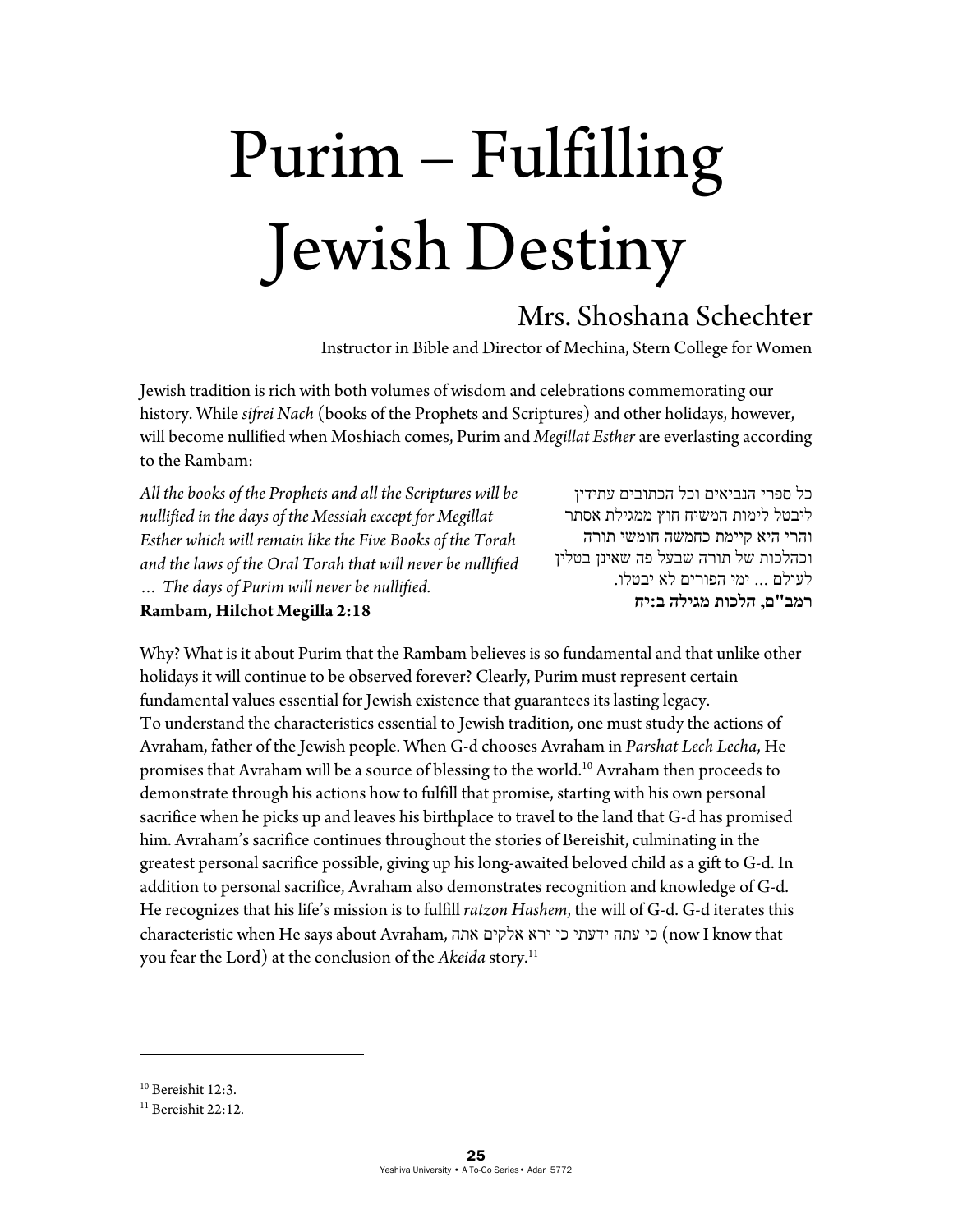Righteousness is another fundamental characteristic ingrained in Avraham. He is an honest person who genuinely cares about the wellbeing of others.<sup>12</sup> In the text itself Avraham is referred to as an *ivri*, and as the midrash explains, he was on one side of the world while everyone else was on the other side. 13 Interestingly, the only time he is referred to with this epithet is in the context of the war between the four and five kings. After Sodom has been captured with all its inhabitants, a refugee from the war (a *palit*) comes to relay the news to Avraham HaIvri. Perhaps Avraham's uniqueness stems from his character traits as well as from his unique ideology. The refugee runs to Avraham because Avraham cares, and therefore is more likely to take action, which he does. Avraham's deep concern for others is further demonstrated through his reaction to G-d's announcement about the destruction of Sodom, when he argues with G-d in an attempt to save its people.<sup>14</sup> The transmission of this trait of righteousness is essential to Jewish destiny, as G-d, while contemplating sharing with Avraham the news of Sodom's imminent destruction, states endearingly:<sup>15</sup>

*For I have known him because he commands his sons and his household after him, that they should keep the way of the Lord to perform righteousness and justice.* 

כי ידעתיו למען אשר יצוה את בניו ואת ביתו אחריו ושמרו דרך ה' לעשות צדקה ומשפט. **בראשית יח:יט** 

**Bereishit 18:19 (Judaica Press Translation)** 

This model of sacrifice, recognition of G-d, righteousness and transmission emerge in Moshe Rabbeinu's character as well. Moshe's personal sacrifices are clearly evident through his life's work of leading the Jewish people. His own family life falls to the wayside as he assumes that role.16 Even from the start, he, like Avraham, must leave the comforts of his environment to embrace his G-d- given mission. Moshe's ultimate sacrifice is demonstrated at Har Sinai after *cheit ha'egel* (the sin of the golden calf) when he puts his own self and legacy on the line for the sake of Bnei Yisrael. When G-d states that he will destroy the Jews and appoint Moshe to a greater position with a different nation, Moshe responds with a strong defense for the Jews, and ends by stating:

*And now, if You forgive their sin. But if not, erase me now from Your book, which You have written.*  **Shemot 32:32 (Judaica Press Translation)** 

ועתה אם תשא חטאתם ואם אין מחני נא מספרך אשר כתבת. **שמות לב:לב** 

Moshe's recognition of G-d is indisputable as demonstrated through his intimate relationship with G-d and ability to speak with G-d "*panim el panim*" (face to face).

<sup>12</sup> See the introduction of the Netziv to Sefer Bereishit where he explains that the *sefer* (book) is referred to as *Sefer HaYashar* (the Book of the Just) due to the demonstrations of *yashrut* (justness) of the *avot* (patriarchs) with a particular emphasis on Avraham.

<sup>&</sup>lt;sup>13</sup> Bereishit14:13.

<sup>&</sup>lt;sup>14</sup> Bereishit 18:23.

<sup>15</sup>Rashi comments in18:17 that ידעתיו כי) for I have known him) is said in an endearing way – *lashon chibah* - demonstrating G-d's approval of Avraham's behavior.<br><sup>16</sup> See Shemot 4:24-26 and Bamidbar 12:1.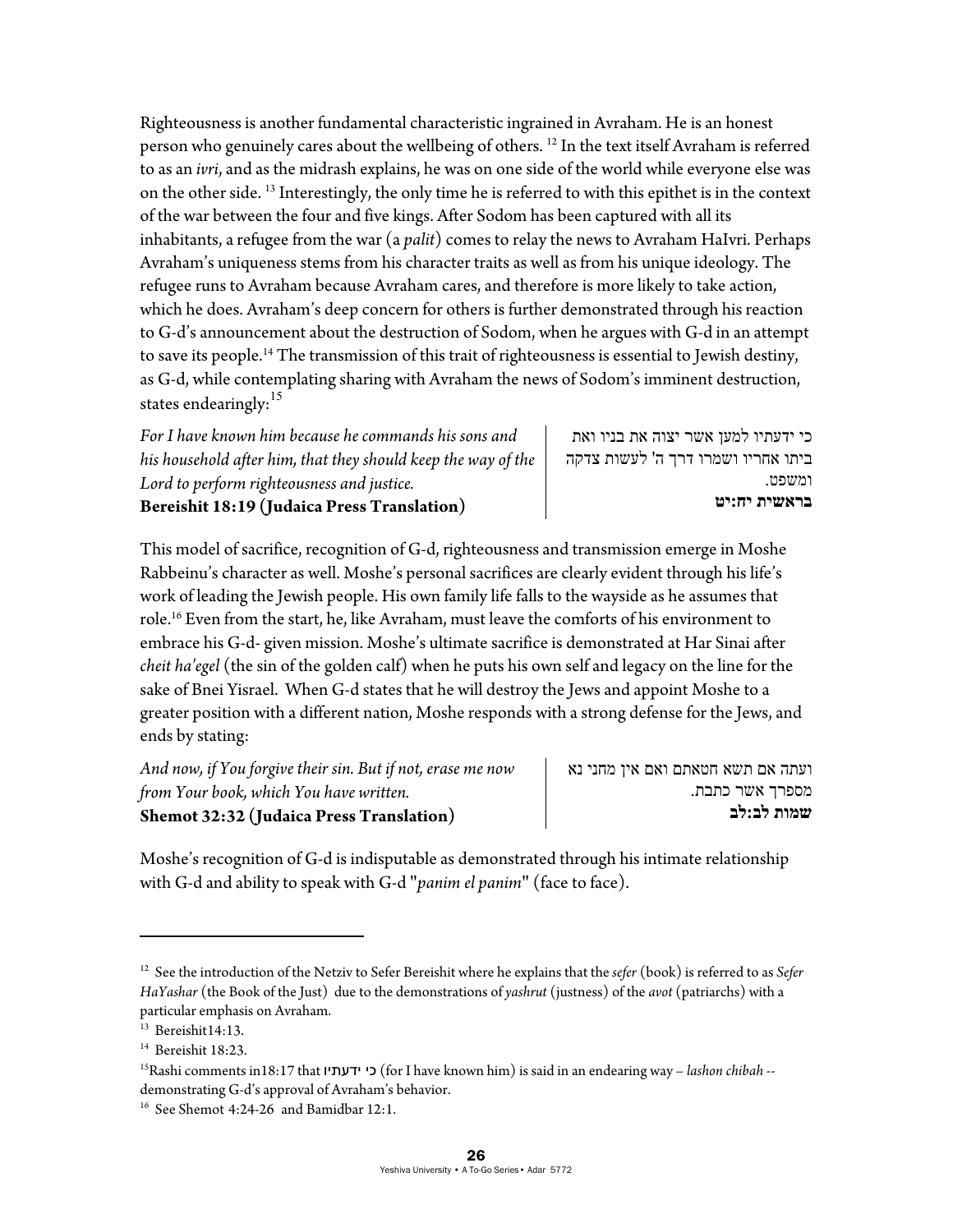As far as righteousness goes, Moshe's character fits the mold. From his early days, his concern for people and lack of tolerance for injustice is quite clear. "ויגדל משה ויצא אל אחיו וירא בסבלותם" – and Moshe grew up and went out to his brethren to see "in their suffering." "*B'sivlotam*", Rashi explains means that he looked deeply into their plight, empathized and was distressed over it.<sup>17</sup> In fact, the only incidents we see Moshe involved in before he is chosen by G-d, are incidents involving injustice.<sup>18</sup> Not only is he a champion of justice for random individuals, he becomes a champion of justice par excellence for Bnei Yisrael as well. Finally, Moshe Rabbeinu, our teacher, the transmitter of Torah, fulfills his greatest role as the source of the Torah tradition and manifests the transmission piece of Jewish destiny as well, as we know, "משה לנו צוה תורה" (Moshe commanded us regarding the Torah).19

A close study of the story of Purim reveals that Mordechai and Esther, too, embody the four characteristics prevalent in their ancestors that include sacrifice, recognition of G-d, righteousness and transmission. They are clearly willing to sacrifice their own lives for the sake of the Jewish people, as Mordechai urges Esther to go to the king on behalf of the Jews and warns her, "בנפשך תדמי אל – "do not imagine that you will be able to escape. Esther responds by agreeing to go and says, "אבדתי אבדתי כאשר"- if I perish then I will perish.20 During this conversation between Mordechai and Esther, the turning point in the Megilla, recognition of G-d is evident in the way the story unfolds. When Mordechai tells Esther, כזאת לעת אם יודע ומי" "למלכות הגעת) how do you know if you attained the kingdom for a moment like this?), he is essentially stating that there are greater forces at play here beneath the surface. The entire theme of Purim is the recognition of G-d's role in the world, even when hidden.

Mordechai and Esther, like Avraham and Moshe, also stand up against injustice. Mordechai, called "*ish yehudi*" (a Jewish person) embodies the same "Jewish" trait of defending *mishpat* (justice) that the original "Yehudi" (Yehuda) did when he stood up to Yosef to defend Binyamin.<sup>21</sup> Mordechai not only saves the Jews from Haman's injustice against them, he also saves Achashverosh from those plotting against him. Righteousness also plays a large role in this story. The Megilla ends with Mordechai using his newly appointed political position to reach out and connect with others, "זרעו לכל שלום ודובר לעמו טוב דורש "- he sought the good of his people and was concerned with the welfare of his posterity.<sup>22</sup> In fact, half of the mitzvot that one is obligated to perform on Purim relate to the betterment of our fellow Jews. The mitzvah of *mishloach manot* is performed for the purpose of connecting people, and *matanot la'evyonim* is commanded to help others as well. As portrayed in the previous models of leadership, transmission is the final and lasting piece of the Purim story. Even after the drama ends, the Megilla is not complete until its transmission is assured both for the contemporary Jews at that

<sup>&</sup>lt;sup>17</sup> Shemot 2:11 and Rashi ad loc.

<sup>18</sup> Shemot 2:11-13, 2:17.

<sup>19</sup> Devarim 33:4.

<sup>&</sup>lt;sup>20</sup> Esther 4:14-16.

 $21$  Bereishit 44:18. Note the similarity between this approach and that of Avraham when he approached G-d to defend the people of Sodom in Bereishit18:23.

 $22$  Esther 10:3.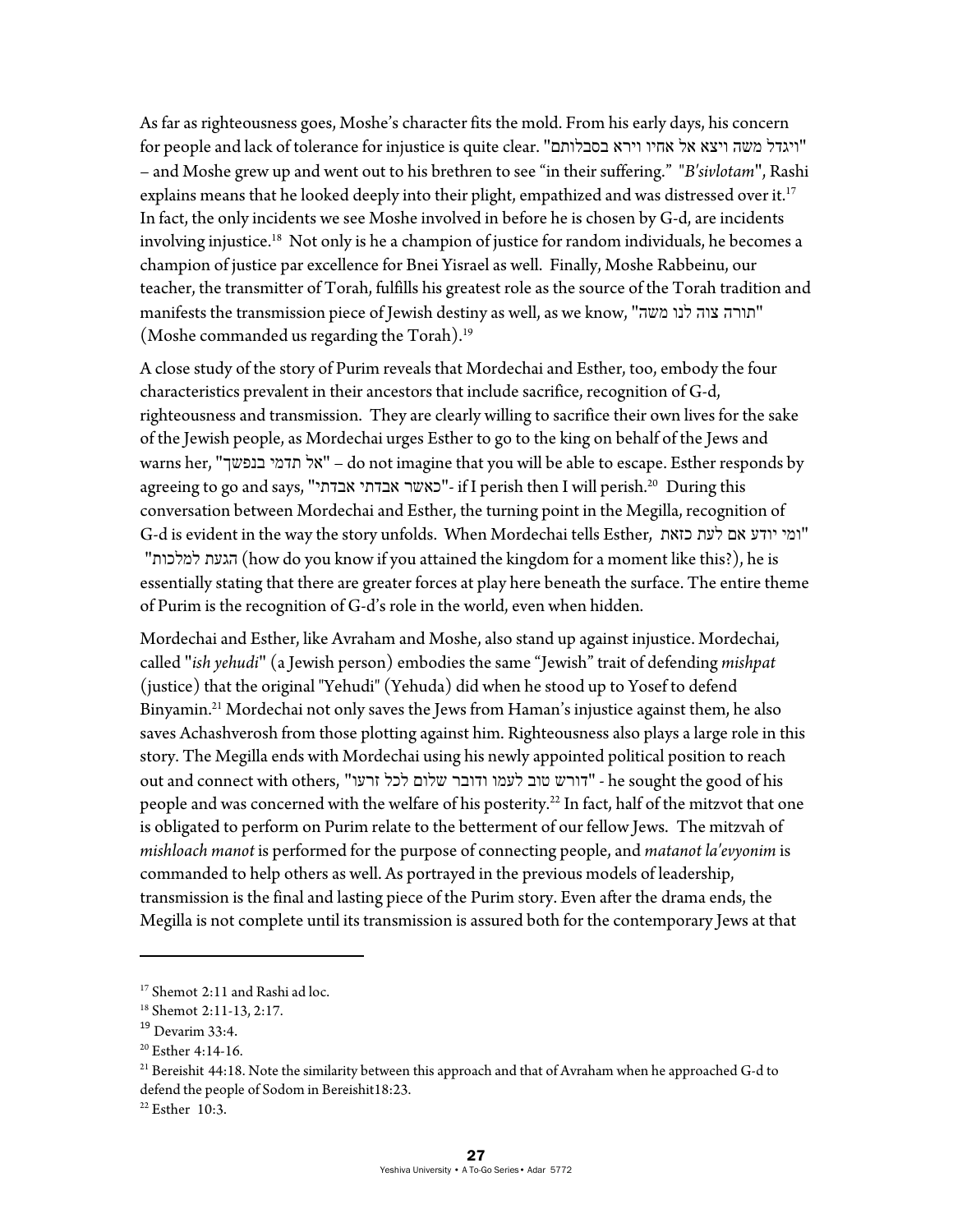time and for future generations. "**זרעם ועל** עליהם היהודים וקבלו קימו"- the Jews confirmed and undertook this upon themselves and their descendants, followed by יעברו לא האלה פורים וימי" "**מזרעם יסוף לא וזכרם** היהודים מתוך – and these days of Purim shall never cease among the Jews nor shall their remembrance perish from their descendants.<sup>23</sup> The entire story is still known and celebrated today as a result of Mordechai's and Esther's transmission, as the Megilla records, regulations these validated ordinance s'Esther"– ומאמר אסתר קים דברי הפורים האלה ונכתב בספר" for Purim, and it was recorded in the book.<sup>24</sup>

While Mordechai and Esther demonstrate the characteristics that create Jewish leadership, Amalek, represented here by Haman, demonstrates the antithesis of those values. Amalek, too, is willing to make personal sacrifices, however, it does so, not for the wellbeing of others, but for destructive purposes. When Amalek attacked the newly freed Jews in the desert soon after their exodus from Egypt, the Torah states, "בדרך קרך אשר – "that he happened upon you on the way. Rashi points out one way to understand this idea is that Amalek cooled off the red-hot Jews who had decimated the Egyptian empire, as if they jumped into a burning hot bath to cool it off, even though they got burned in the process. They were willing to sacrifice themselves for the sake of making the Jews vulnerable and open to attack from others. Amalek also represents the antithesis of recognition of G-d. "אשר קרך בדרך" also means, according to Rashi, "לשון מקרה" happenstance.<sup>25</sup> They believed events are circumstantial, with no Divine providence, thereby allowing them to attack the Jews and, unlike the other nations, disregard the Divine events that transpired in Egypt. The Torah clearly states, "אלקים ירא ולא – "they did not fear G-d. Not only is Amalek the antithesis of *yirat Elokim*, fear of G-d, it is also the antithesis of righteousness and concern for others. While the models of Jewish tradition demonstrate care and concern for others, Amalek demonstrates promoting harm. The nation attacked the Jews when they were most vulnerable, "ויגע עייף ואתה –"when you were faint and exhausted. Interestingly, the verses immediately preceding the attack of Amalek are all about *mishpat*, the Jewish obligation to promote justice and the repulsiveness in the eyes of G-d to a lack of justice.<sup>26</sup> The Torah seems to be contrasting the Jewish value of *mishpat* with the diametrically opposing values of Amalek.

Finally, while transmission is a key part of Jewish destiny, Amalek, once again, represents its antithesis. While Jewish tradition and Torah are passed down from generation to generation, Amalek must be forgotten. The Torah exhorts that "השמים מתחת עמלק זכר את תמחה "- you should wipe out the memory of Amalek from under the heaven.<sup>27</sup> Furthermore, the battle between the Jewish nation and the nation of Amalek becomes part of our transmission through generations, as the Torah states in Shemot when Amalek first attacked:

*The Lord said to Moses, Inscribe this [as] a memorial in the book, and recite it into Joshua's ears, that I will surely obliterate* 

ויאמר ה' אל משה כתב זאת זכרון בספר ושים באזני יהושע כי מחה

<sup>23</sup> Esther 9:27-29.

<sup>24</sup> Esther 9:32.

<sup>25</sup> Devarim 25:17-18.

<sup>26</sup> Devarim 25:15-17.

 $27$  Devarim 25:19.